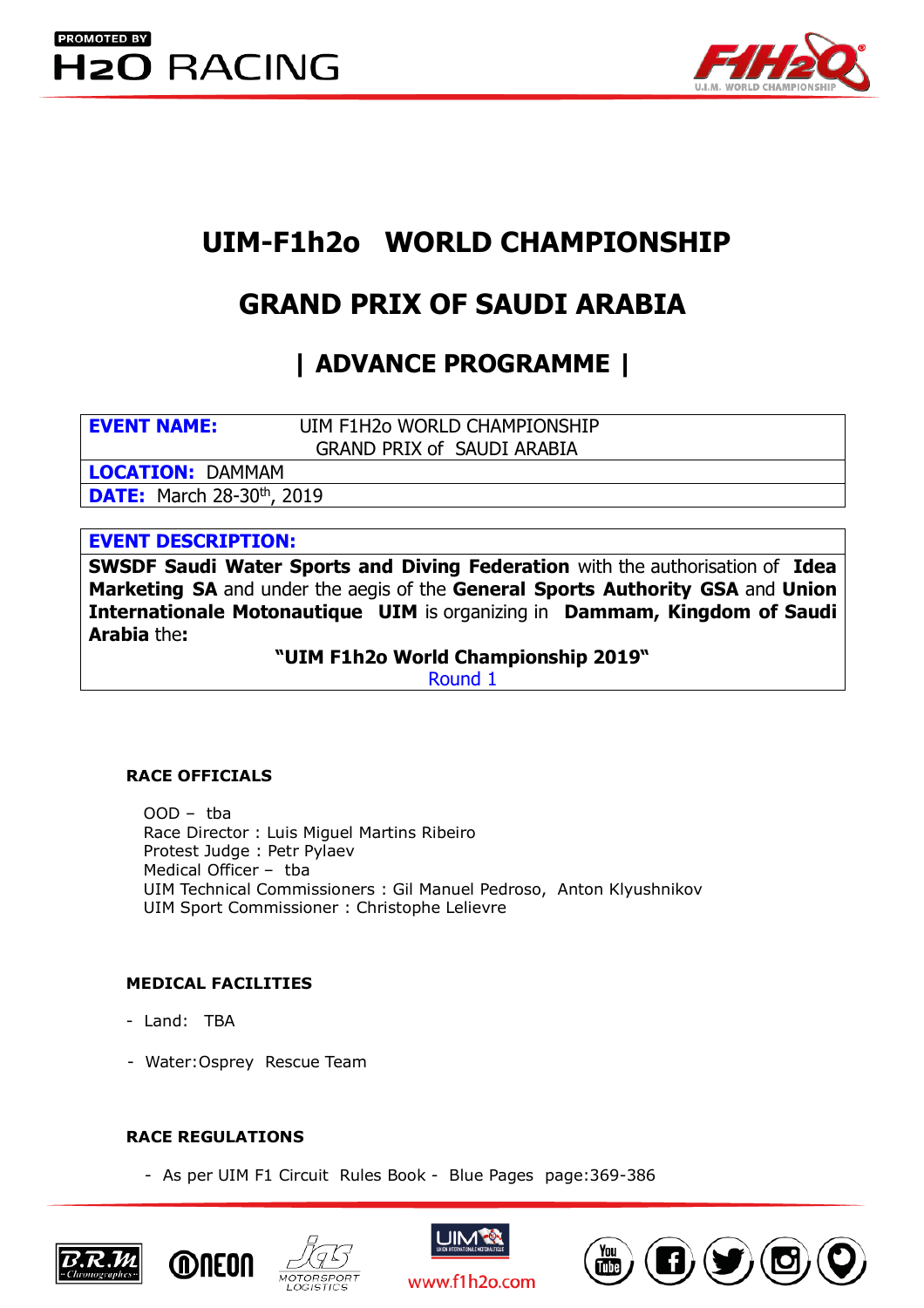



# **RACE COURSE** Water registration **SAU09/01.19 -**

# **ENTRIES**

To enter any UIM F1 World Championship race every driver must hold the F1 Super license issued by UIM

- Applications must be made on the official entry form, to be approved by the National Authority and sent to the IDEA MARKETING not later than 30 days prior to each event.

- For "Committed Drivers" the first entry form of the season will be valid for all races provided that the drivers keep their necessary licences.

# **ENTRY FEES**

- EURO 1'000 for "Non-Committed drivers" per race and F1 boat. to be paid to IDEA MARKETING SA, Chemin des Mouettes, 20 CH – 1002 Lausanne - Switzerland Bank: UBS SA, CH-1002 Lausanne, Switzerland account No FS243-117960.0 IBAN: CH72 0024 3243 FS11 7960 0 BIC: UBSWCHZH80A

- Entry will be valid upon receipt of payment by IDEA MARKETING

- Acceptance of an entry is the discretion of the F1 Committee

- Late entries may be accepted at the F1 Committee's discretion and upon payment of double fee.

## **INSURANCES**

- All drivers must have a UIM F1 super licence and be properly insured as per local legal requirements and UIM requirements art.205.9

## **DISTINCTIVE MARKS**

- Race numbers to be supplied by IDEA MARKETING

#### **FUEL**

- According to UIM F1 fuel rules art.9.1/9.6 page 379 Blue Pages.
- Non-committed drivers will have to pay for the fuel upon delivery

# **QUALIFICATION PROCEDURES**

- According to UIM F1 rules Art.2.7/2.10 page 371 Blue Pages







www.f1h2o.com

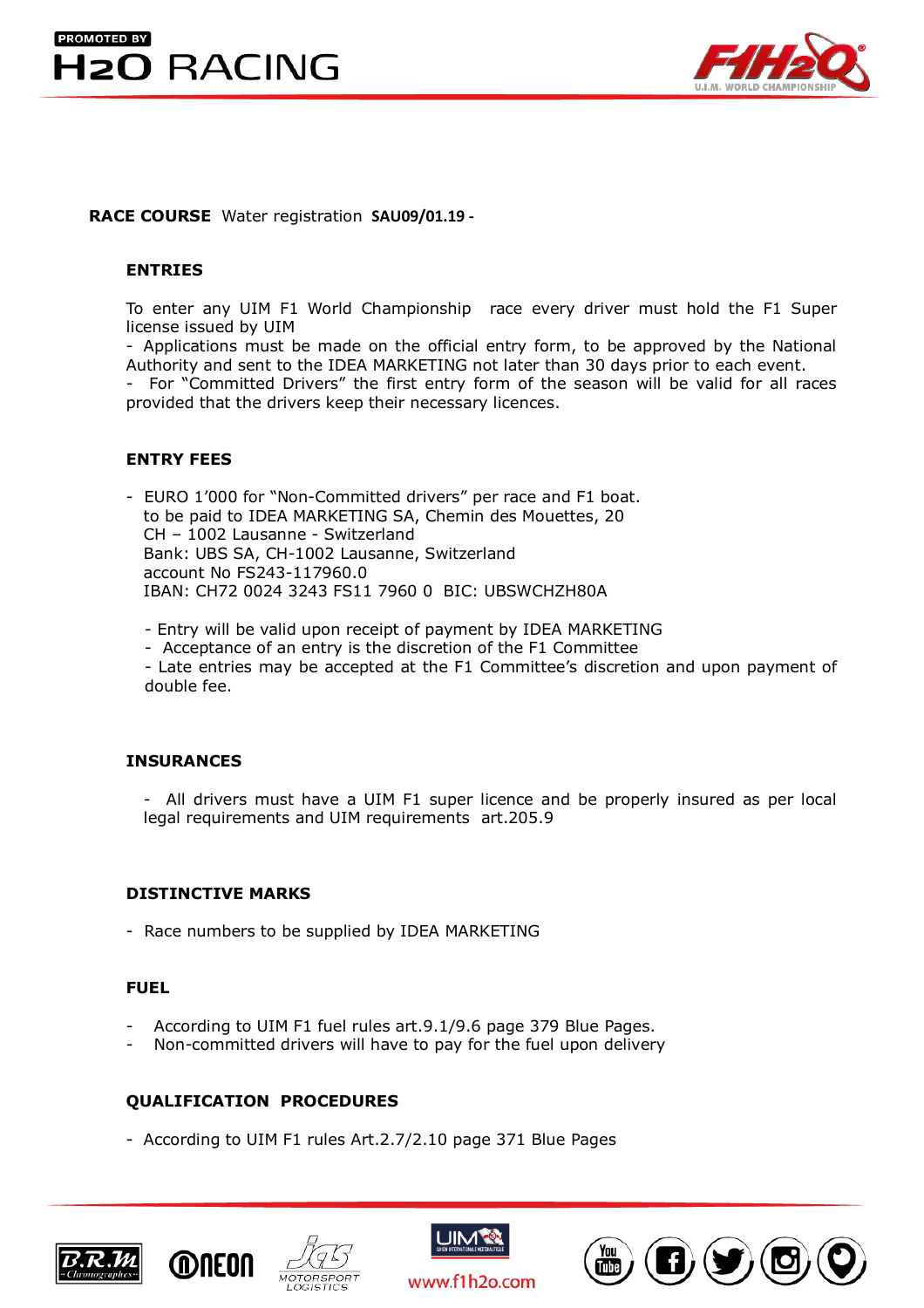



# **PROTESTS**

- Protests must be made in writing and handed to the Officer of the Day within 60 minutes from the time of posting the results

- Protests to be affixed at UIM Commissioner's tent

#### **IMAGE**

- The team member / driver participating in an UIM F1H2O Powerboat World Championship event which has ongoing international and sportive significance and in consideration of the acceptance of his/her participation in the Championship, the team member / driver accepts to be filmed, televised, photographed and otherwise recorded during the World Championship under the conditions and for the purposes now or hereafter authorized by the UIM and the F1 promoter

 **PROGRAMME** See attached TIME SCHEDULE for F1 and F4. (unless announced differently at race registration)

- If there is a change in the racing course, there will be an extra free practice.

- If the time trials need to be stopped by force majeure and less than 50% of the 45 minutes time trials were run, the results of the time trials will not be considered and the overall classification will be taken for the pole position.

- In case of force majeure, this format may be amended by the UIM Commissioner.

- No racing engines will be allowed without previous approval of UIM Commissioner or Pontoon Marshal.

## **ECU BOXES,**

- It is compulsory to install the ECU boxes on the F1 engines before each test, timed trials and race. These ECU boxes are supplied by Idea Marketing and will not be tampered with. At each race site, the approved F1 race ECU boxes will be handed out, assigned randomly. Installation has to be completed prior to the start of activities in the water. The approved ECU boxes will be returned at intervals during and after the race week-ends.

## **ONBOARD CAMERA**

- Each boat must lodge the on-board camera whenever required by the official TV crew, therefore all boats must be set up to lodge the on-board camera following the instructions given by IDEA.

# **DRIVERS' BRIEFING**

- Meeting will be held at race Headquarters as per time schedule.
- It is compulsory to be present at drivers meeting roll call







www.f1h2o.com